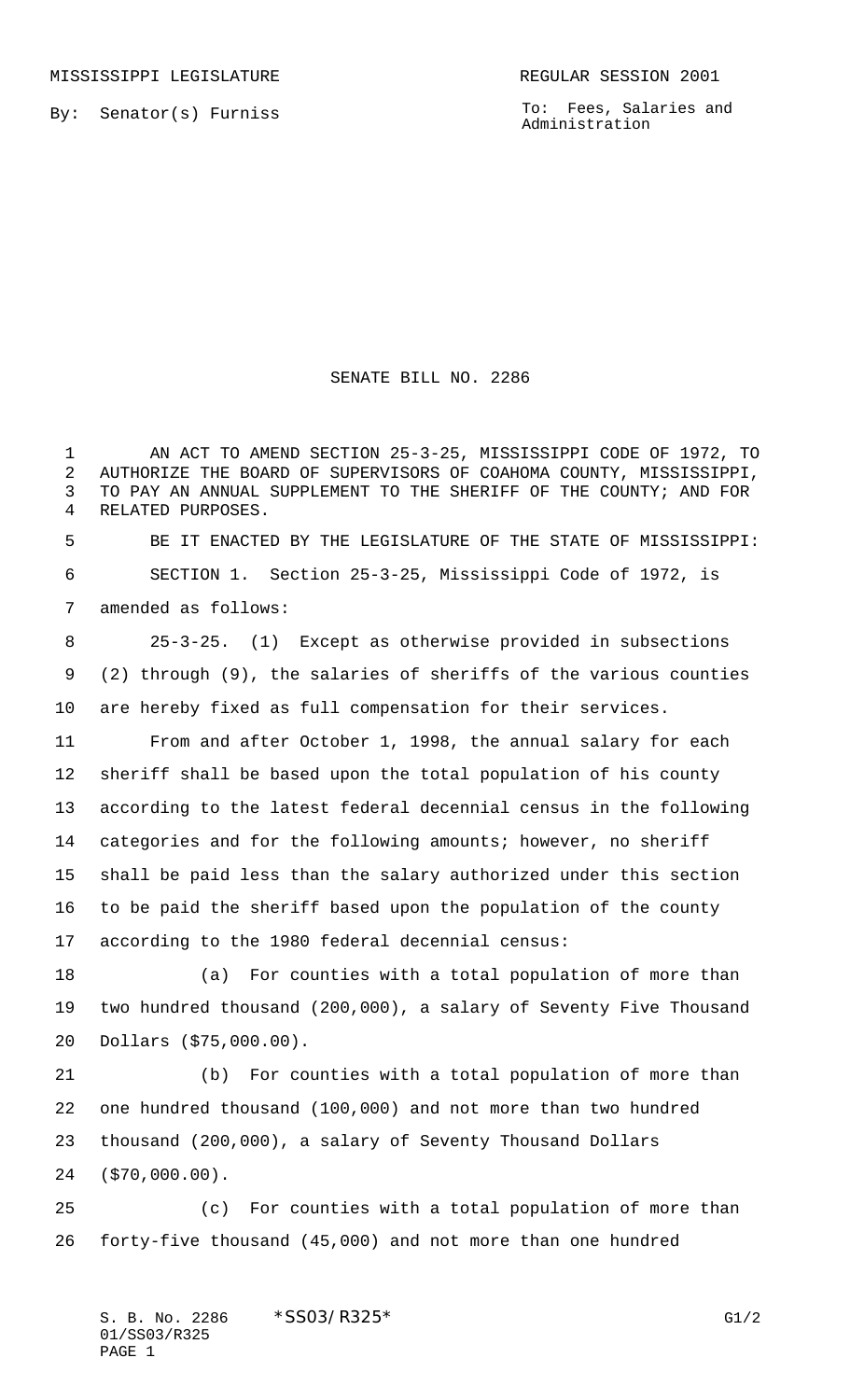thousand (100,000), a salary of Sixty-five Thousand Dollars (\$65,000.00).

 (d) For counties with a total population of more than thirty-four thousand (34,000) and not more than forty-five thousand (45,000), a salary of Sixty Thousand Dollars (\$60,000.00).

 (e) For counties with a total population of more than twenty-five thousand (25,000) and not more than thirty-four thousand (34,000), a salary of Fifty-two Thousand Dollars (\$52,000.00).

 (f) For counties with a total population of more than fifteen thousand (15,000) and not more than twenty-five thousand (25,000), a salary of Fifty Thousand Dollars (\$50,000.00).

 (g) For counties with a total population of more than nine thousand five hundred (9,500) and not more than fifteen thousand (15,000), a salary of Forty-seven Thousand Dollars (\$47,000.00).

 (h) For counties with a total population of more than seven thousand five hundred (7,500) and not more than nine thousand five hundred (9,500), a salary of Fifty-five Thousand Dollars (\$45,000.00).

 (i) For counties with a total population of not more than seven thousand five hundred (7,500), a salary of Forty-two Thousand Dollars (\$42,000.00).

 (2) In addition to the salary provided for in subsection (1) of this section, the Board of Supervisors of Leflore County may, in its discretion, pay an annual supplement to the sheriff of the county in an amount not to exceed Ten Thousand Dollars

 (\$10,000.00). The Legislature finds and declares that the annual supplement authorized by this subsection is justified in such

county for the following reasons:

 (a) The Mississippi Department of Corrections operates and maintains a restitution center within the county;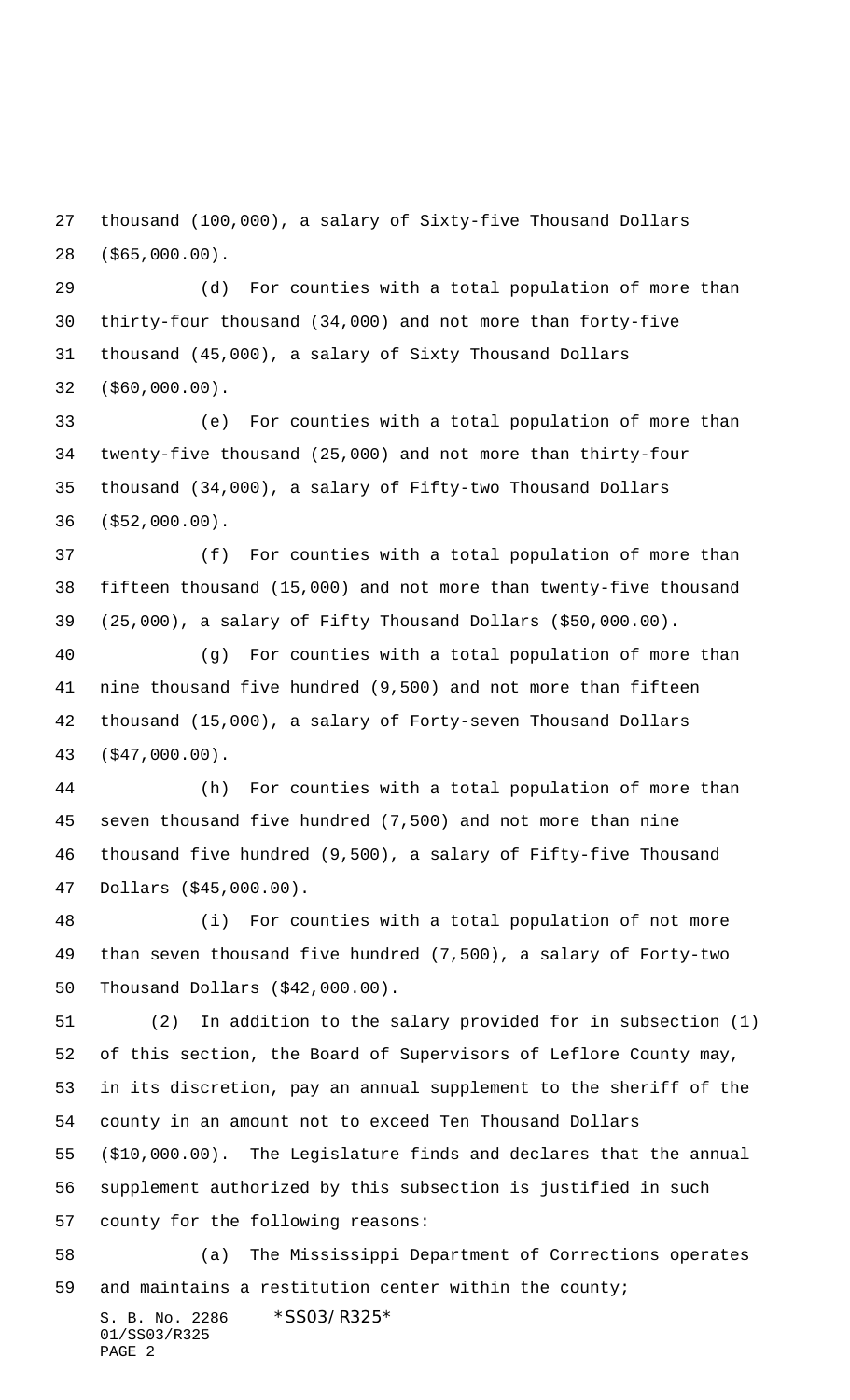(b) The Mississippi Department of Corrections operates and maintains a community work center within the county; (c) There is a resident circuit court judge in the county whose office is located at the Leflore County Courthouse; (d) There is a resident chancery court judge in the county whose office is located at the Leflore County Courthouse; (e) The Magistrate for the Fourth Circuit Court District is located in the county and maintains his office at the Leflore County Courthouse; (f) The Region VI Mental Health-Mental Retardation Center, which serves a multicounty area, calls upon the sheriff to provide security for out-of-town mental patients, as well as patients from within the county; (g) The increased activity of the Child Support Division of the Department of Human Services in enforcing in the courts parental obligations has imposed additional duties on the sheriff; and (h) The dispatchers of the enhanced E-911 system in place in Leflore County has been placed under the direction and control of the sheriff. (3) In addition to the salary provided for in subsection (1)

 of this section, the Board of Supervisors of Rankin County may, in its discretion, pay an annual supplement to the sheriff of the county in an amount not to exceed Ten Thousand Dollars (\$10,000.00). The Legislature finds and declares that the annual supplement authorized by this subsection is justified in such county for the following reasons:

 (a) The Mississippi Department of Corrections operates and maintains the Central Mississippi Correctional Facility within the county;

 (b) The State Hospital is operated and maintained within the county at Whitfield;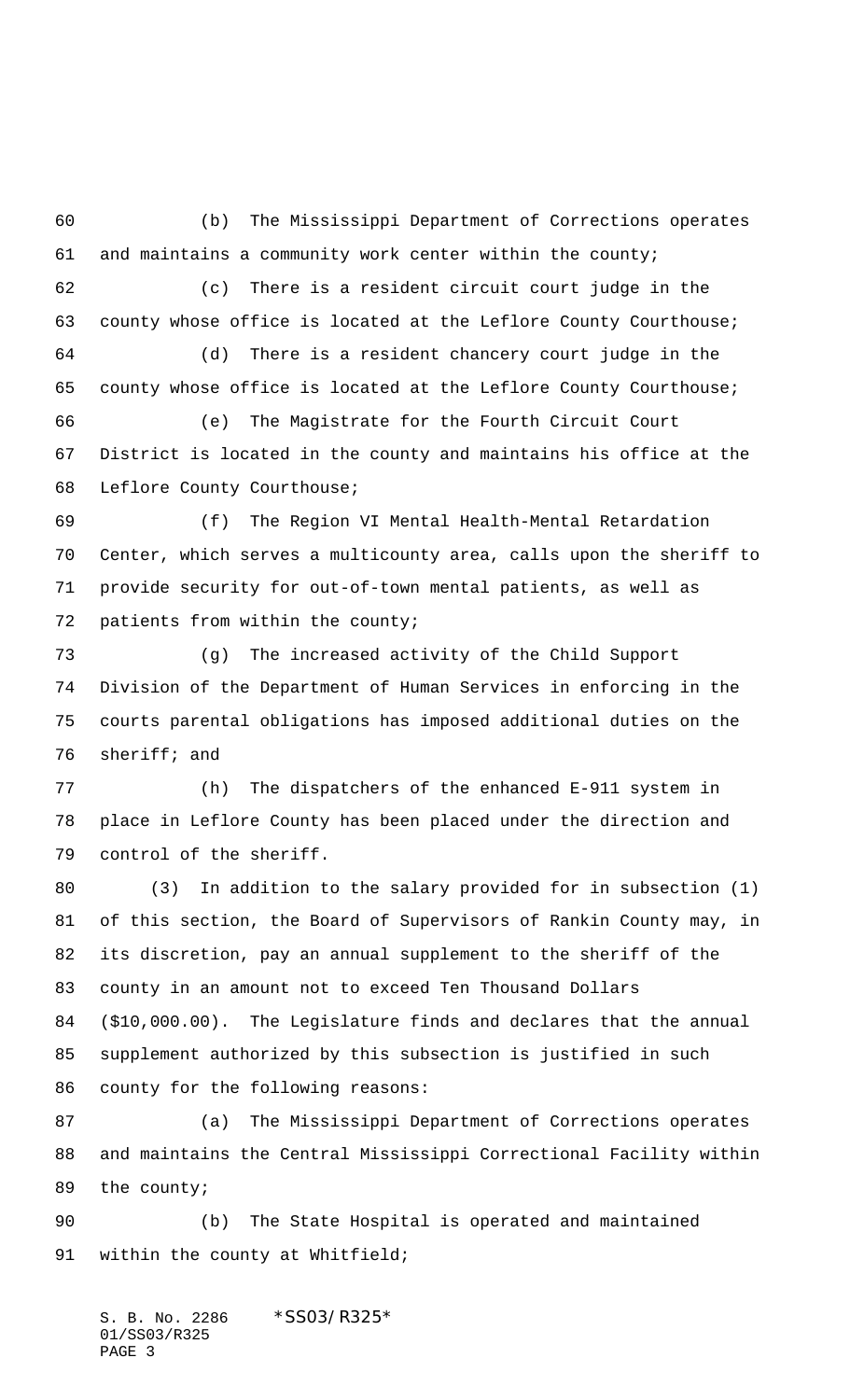(c) Hudspeth Regional Center, a facility maintained for the care and treatment of the mentally retarded, is located within 94 the county;

 (d) The Mississippi Law Enforcement Officers Training 96 Academy is operated and maintained within the county;

 (e) The State Fire Academy is operated and maintained 98 within the county;

 (f) The Pearl River Valley Water Supply District, ordinarily known as the "Reservoir District," is located within the county;

 (g) The Jackson International Airport is located within the county;

 (h) The patrolling of the state properties located within the county has imposed additional duties on the sheriff; and

 (i) The sheriff, in addition to providing security to the nearly one hundred thousand (100,000) residents of the county, has the duty to investigate, solve and assist in the prosecution of any misdemeanor or felony committed upon any state property located in Rankin County.

 (4) In addition to the salary provided for in subsection (1) of this section, the Board of Supervisors of Neshoba County shall pay an annual supplement to the sheriff of the county an amount equal to Ten Thousand Dollars (\$10,000.00).

 (5) In addition to the salary provided for in subsection (1) of this section, the Board of Supervisors of Tunica County may, in its discretion, pay an annual supplement to the sheriff of the county an amount equal to Ten Thousand Dollars (\$10,000.00), payable beginning April 1, 1997.

S. B. No. 2286 \*SS03/R325\* 01/SS03/R325 PAGE 4 (6) In addition to the salary provided for in subsection (1) of this section, the Board of Supervisors of Hinds County shall pay an annual supplement to the sheriff of the county in an amount equal to Fifteen Thousand Dollars (\$15,000.00). The Legislature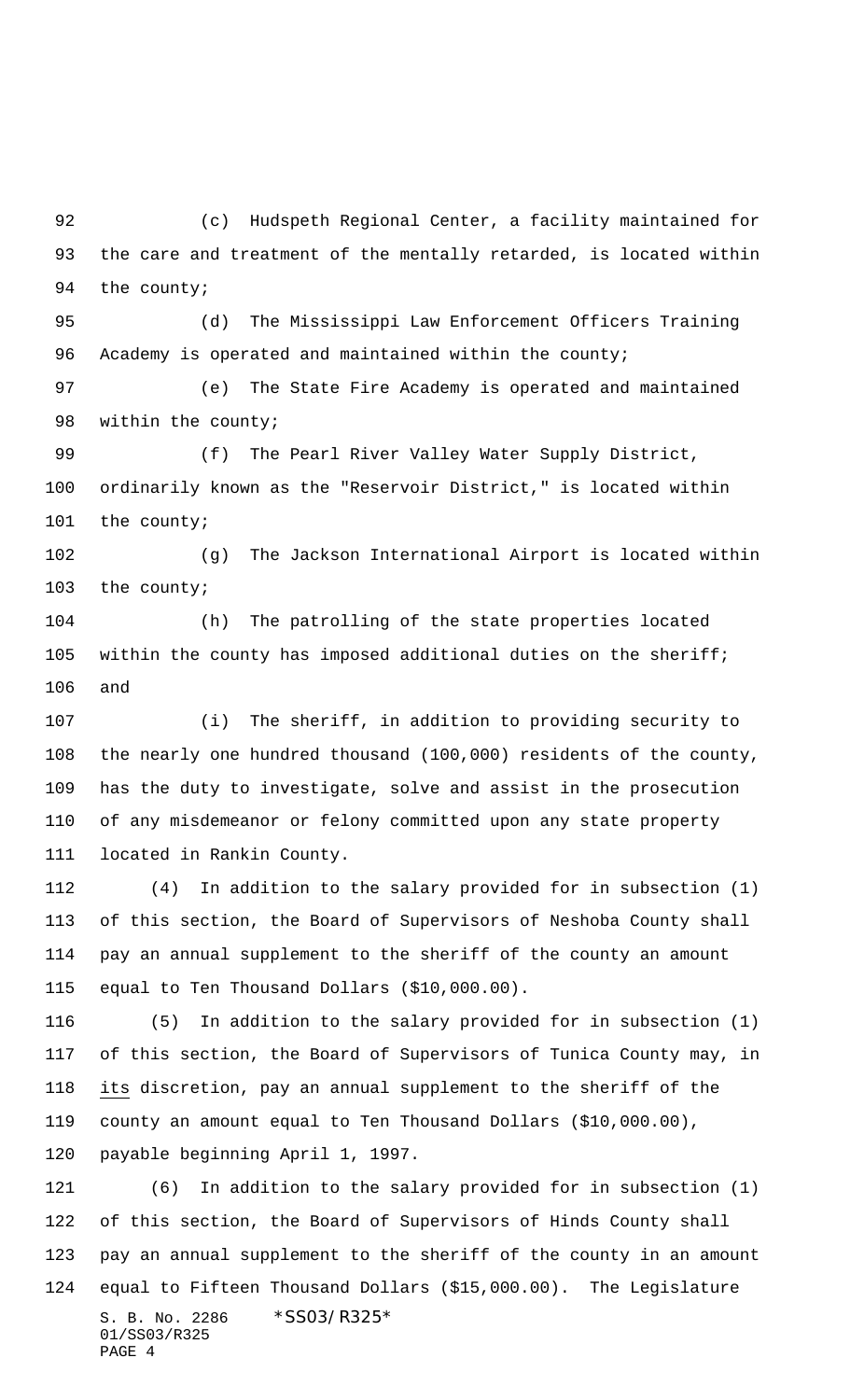S. B. No. 2286 \*SS03/R325\* 01/SS03/R325 finds and declares that the annual supplement authorized by this subsection is justified in such county for the following reasons: (a) Hinds County has the greatest population of any county, two hundred fifty-four thousand four hundred forty-one (254,441) by the 1990 census, being almost one hundred thousand (100,000) more than the next most populous county; (b) Hinds County is home to the State Capitol and the 132 seat of all state government offices; (c) Hinds County is the third largest county in geographic area, containing eight hundred seventy-five (875) 135 square miles; (d) Hinds County is comprised of two (2) judicial 137 districts, each having a courthouse and county office buildings; (e) There are four (4) resident circuit judges, four (4) resident chancery judges, and three (3) resident county judges in Hinds County, the most of any county, with the sheriff acting as chief executive officer and provider of bailiff services for all; (f) The main offices for the clerk and most of the judges and magistrates for the United States District Court for the Southern District of Mississippi are located within the county; (g) The state's only urban university, Jackson State 148 University, is located within the county; (h) The University of Mississippi Medical Center, combining the medical school, dental school, nursing school and hospital, is located within the county; (i) Mississippi Veterans Memorial Stadium, the state's largest sports arena, is located within the county; (j) The Mississippi State Fairgrounds, including the Coliseum and Trade Mart, are located within the county; (k) Hinds County has the largest criminal population in the state, such that the Hinds County Sheriff's Department

PAGE 5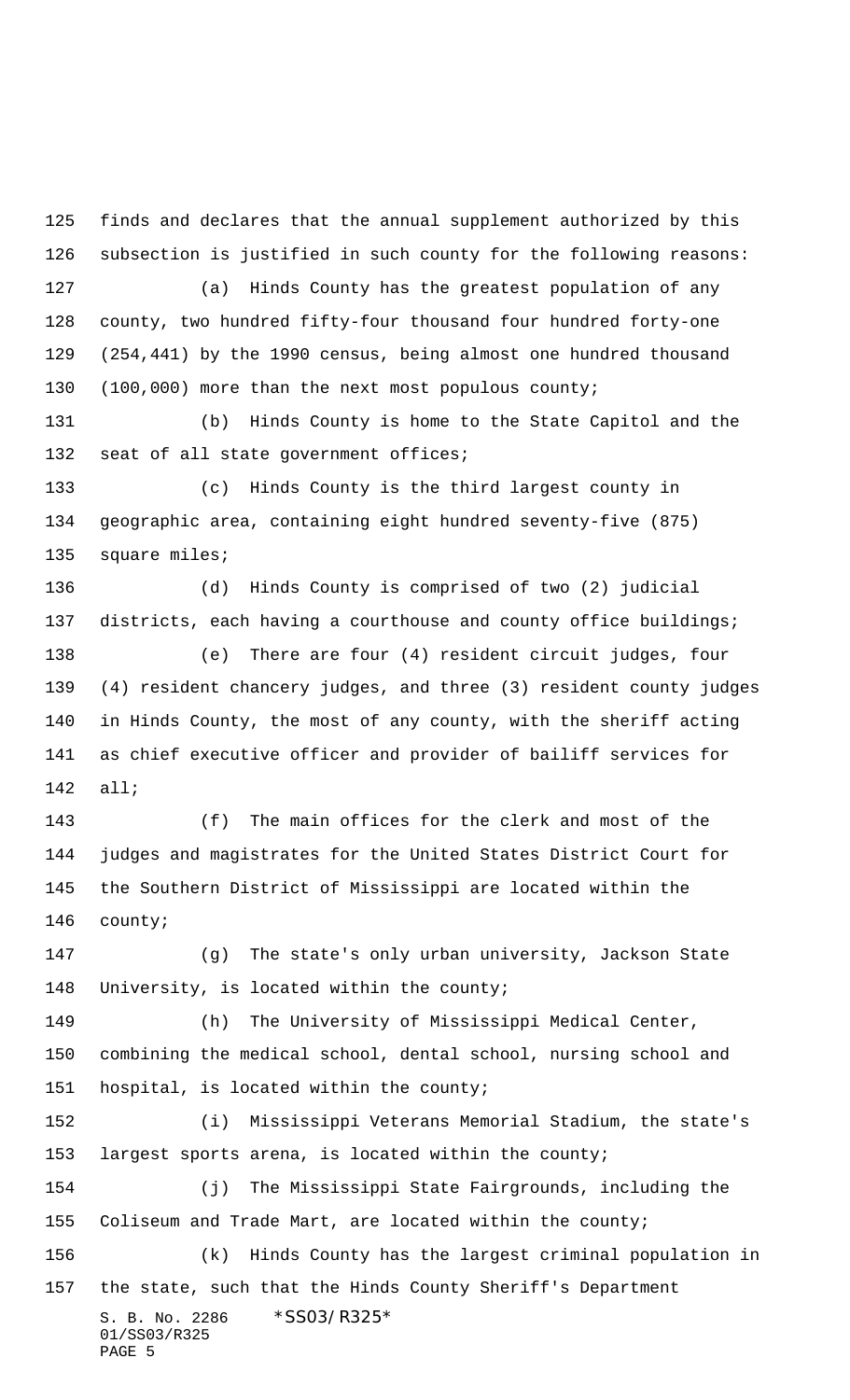operates the largest county jail system in the state, housing almost one thousand (1,000) inmates in three (3) separate

detention facilities;

 (l) The Hinds County Sheriff's Department handles more mental and drug and alcohol commitments cases than any other sheriff's department in the state;

 (m) The Mississippi Department of Corrections maintains 165 a restitution center within the county;

 (n) The Mississippi Department of Corrections regularly houses as many as one hundred (100) state convicts within the Hinds County jail system; and

 (o) The Hinds County Sheriff's Department is regularly asked to provide security services not only at the Fairgrounds and Memorial Stadium, but also for events at the Mississippi Museum of Art and Jackson City Auditorium.

 (7) In addition to the salary provided for in subsection (1) of this section, the Board of Supervisors of Wilkinson County, in its discretion, may pay an annual supplement to the sheriff of the county in an amount not to exceed Ten Thousand Dollars (\$10,000.00). The Legislature finds and declares that the annual supplement authorized by this subsection is justified in such county because the Mississippi Department of Corrections contracts for the private incarceration of state inmates at a private correctional facility within the county.

 (8) In addition to the salary provided for in subsection (1) of this section, the Board of Supervisors of Marshall County, in its discretion, may pay an annual supplement to the sheriff of the county in an amount not to exceed Ten Thousand Dollars (\$10,000.00). The Legislature finds and declares that the annual supplement authorized by this subsection is justified in such county because the Mississippi Department of Corrections contracts for the private incarceration of state inmates at a private correctional facility within the county.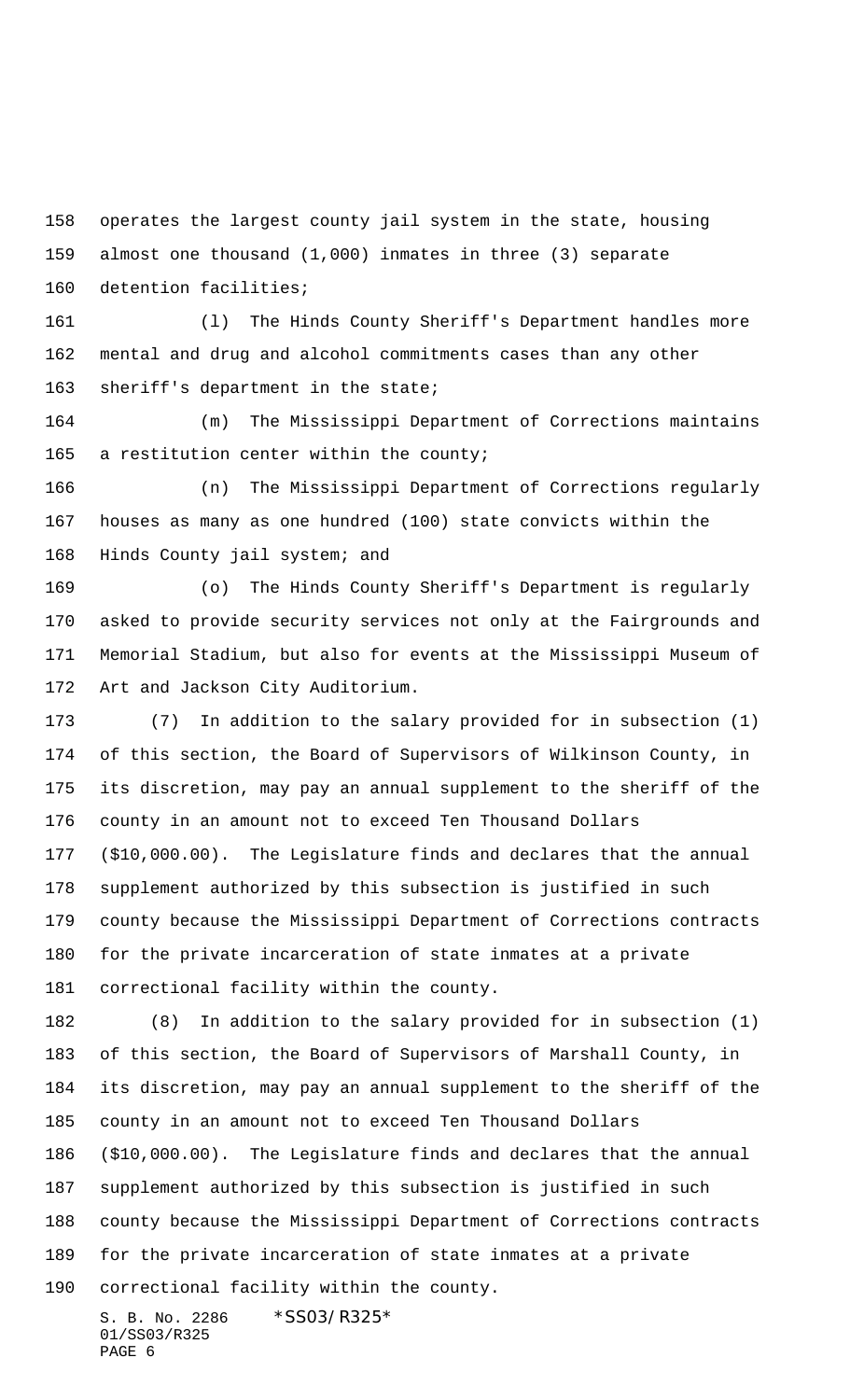(9) In addition to the salary provided in subsection (1) of this section, the Board of Supervisors of Greene County, in its discretion, may pay an annual supplement to the sheriff of the county in an amount not to exceed Ten Thousand Dollars (\$10,000.00). The Legislature finds and declares that the annual supplement authorized by this subsection is justified in such county for the following reasons:

 (a) The Mississippi Department of Corrections operates and maintains the South Mississippi Correctional Facility within the county;

 (b) In 1996, additional facilities to house another one thousand four hundred sixteen (1,416) male offenders were constructed at the South Mississippi Correctional Facility within 204 the county; and

 (c) The patrolling of the state properties located within the county has imposed additional duties on the sheriff justifying additional compensation.

 (10) In addition to the salary provided for in subsection (1) of this section, the Board of Supervisors of Coahoma County, in its discretion, may pay an annual supplement to the sheriff of the county in an amount not to exceed Fifteen Thousand Dollars (\$15,000.00). The Legislature finds and declares that the annual supplement authorized by this subsection is justified in the county for the following reasons:

 (a) A circuit court judge and chancery court judge reside in the county and maintain offices located in the Coahoma County Courthouse;

 (b) The Region One Mental Health Center, which serves a multi-county area, calls upon the sheriff to provide security for out-of-town patients as well as patients within the county;

 (c) The Mississippi Department of Corrections operates 222 and maintains a Parchman facility adjacent to the county;